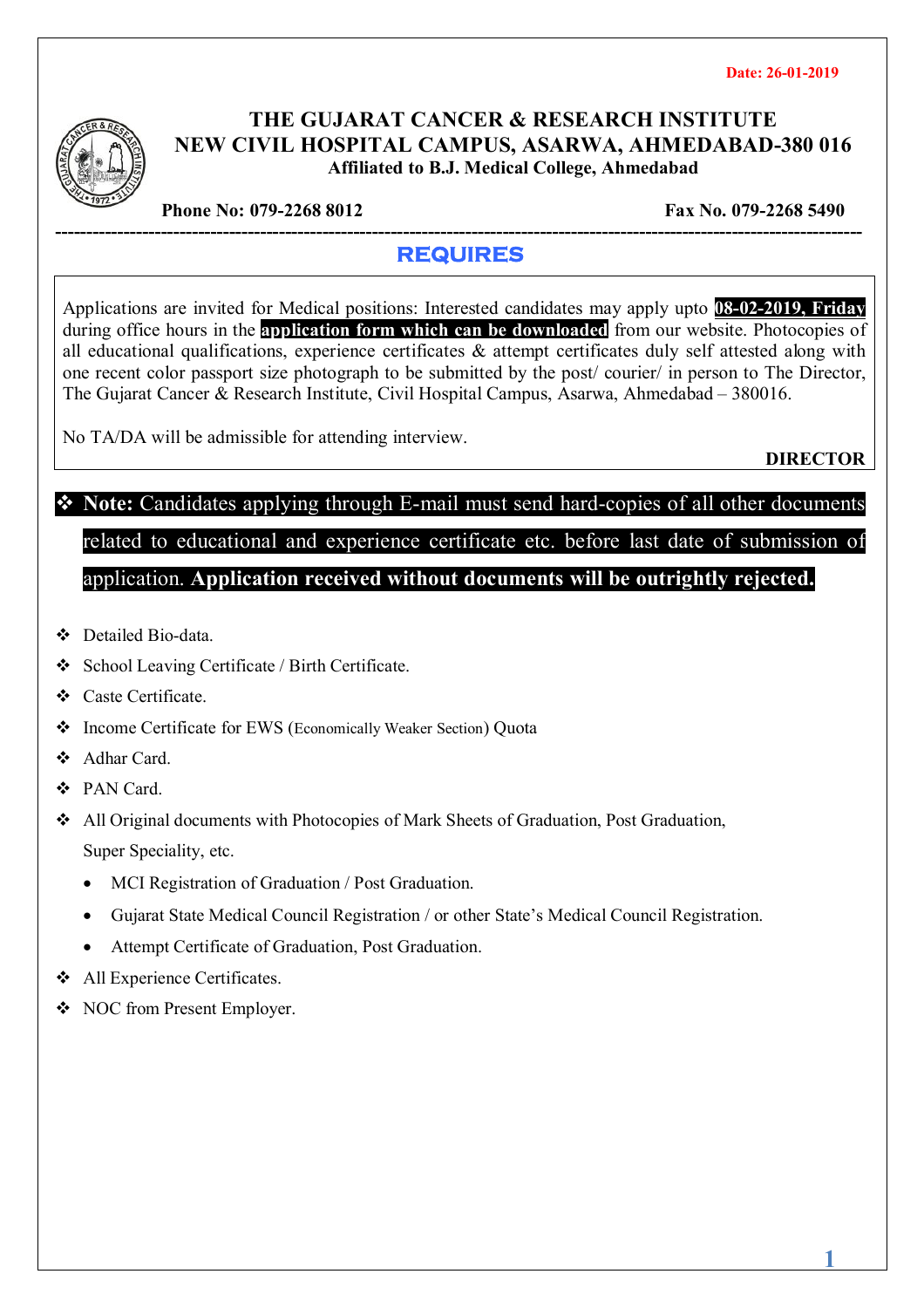### **THE GUJARAT CANCER & RESEARCH INSTITUTE INVITES APPLICATIONS FOR THE FOLLOWING POSTS.**

## **FOR AHMEDABAD**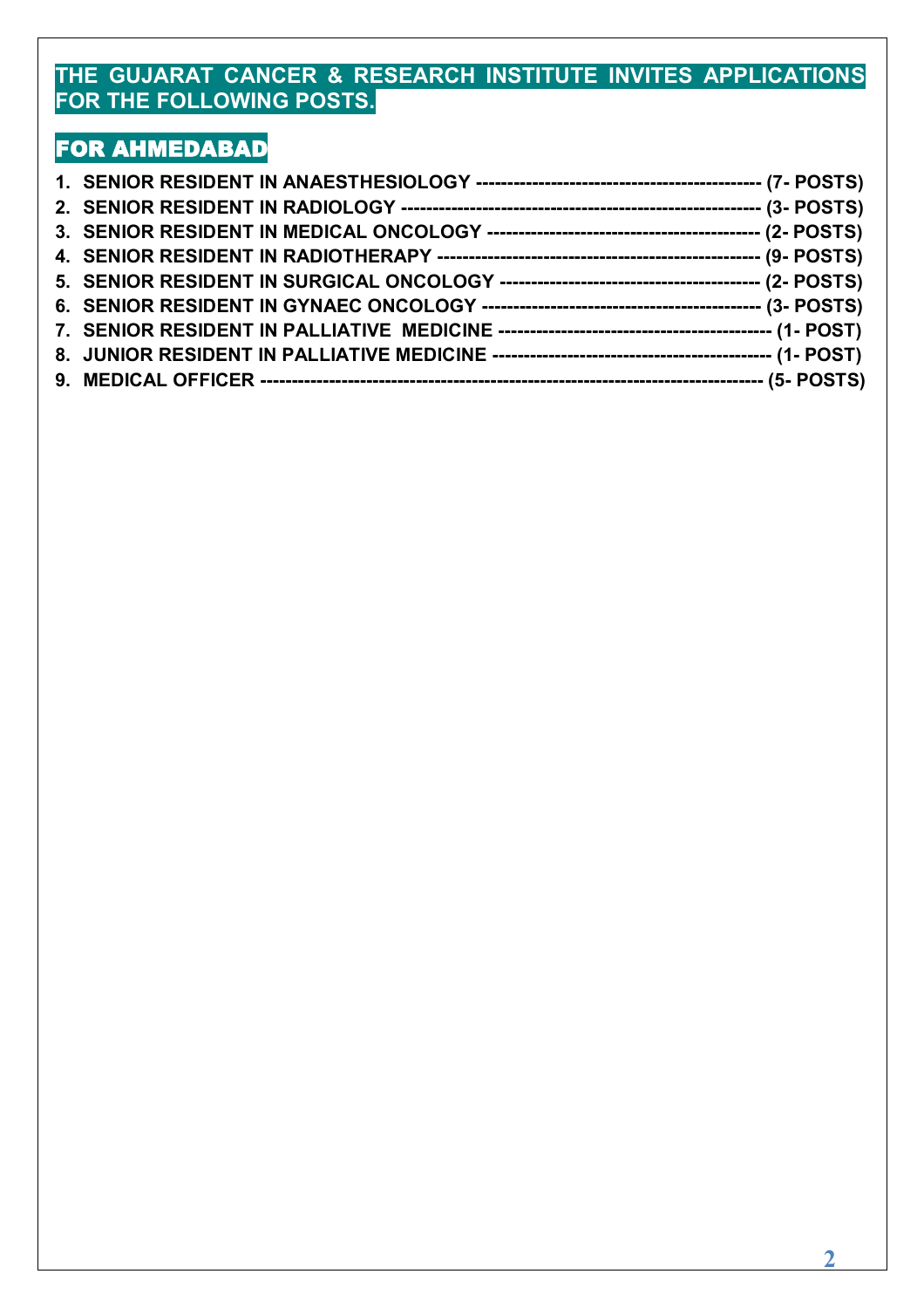| <b>FOR AHMEDABAD</b>  |                                                                                                                                     |
|-----------------------|-------------------------------------------------------------------------------------------------------------------------------------|
|                       | 1. SENIOR RESIDENT IN ANAESTHESIOLOGY -------<br>(7-POSTS                                                                           |
| <b>QUALIFICATION:</b> | M.D. in Anaesthesialogy.                                                                                                            |
| <b>EXPERIENCE:</b>    | As per prevailing rules of MCI.                                                                                                     |
| AGE:                  | Not more than 35 years, can be relaxed for deserving case.<br>PH & Women candidate will be given age relaxation as per Govt. Rules. |
| <b>STIPEND:</b>       | Rs.66,000/- P.M.                                                                                                                    |
|                       | 2. SENIOR RESIDENT IN RADIOLOGY ------------------------------<br>--------------------(3-POSTS                                      |
| <b>QUALIFICATION:</b> | M.D. in Radiology.                                                                                                                  |
| <b>EXPERIENCE:</b>    | As per prevailing rules of MCI.                                                                                                     |
| AGE:                  | Not more than 35 years, can be relaxed for deserving case.<br>PH & Women candidate will be given age relaxation as per Govt. Rules. |
| <b>STIPEND:</b>       | Rs.66,000/- P.M.                                                                                                                    |
|                       | 3. SENIOR RESIDENT IN MEDICAL ONCOLOGY -------------<br>------------(2-POST                                                         |
| <b>QUALIFICATION:</b> | M. D. / D.N.B / D.M in Medical Oncology.                                                                                            |
| <b>EXPERIENCE:</b>    | As per prevailing rules of MCI.                                                                                                     |
| AGE:                  | Not more than 35 years, can be relaxed for deserving case.<br>PH & Women candidate will be given age relaxation as per Govt. Rules. |
| <b>STIPEND:</b>       | $Rs.66,000 - P.M.$                                                                                                                  |
|                       | 4. SENIOR RESIDENT IN RADIOTHERAPY -----------<br>---------------- (9-POST                                                          |
| <b>QUALIFICATION:</b> | M.D. / DNB in Radiotherapy.                                                                                                         |
| <b>EXPERIENCE:</b>    | As per prevailing rules of MCI.                                                                                                     |
| AGE:                  | Not more than 35 years, can be relaxed for deserving case.<br>PH & Women candidate will be given age relaxation as per Govt. Rules. |
| <b>STIPEND:</b>       | Rs.66,000/- P.M.                                                                                                                    |
|                       | 5. SENIOR RESIDENT IN SURGICAL ONCOLOGY ------------------------------- (2-POSTS)                                                   |
| <b>QUALIFICATION:</b> | D.N.B / M.S. / M.Ch. in Surgical Oncology.                                                                                          |
| <b>EXPERIENCE:</b>    | As per prevailing rules of MCI.                                                                                                     |
| AGE:                  | Not more than 35 years, can be relaxed for deserving case.<br>PH & Women candidate will be given age relaxation as per Govt. Rules. |
| <b>STIPEND:</b>       | $Rs.66,000/- P.M.$                                                                                                                  |
|                       | 6. SENIOR RESIDENT IN GYNAEC ONCOLOGY ---------------------------------- (3-POSTS)                                                  |
| <b>QUALIFICATION:</b> | M. D. / M.S. / D.N.B in Gynaec Oncology.                                                                                            |
| <b>EXPERIENCE:</b>    | As per prevailing rules of MCI.                                                                                                     |
| AGE:                  | Not more than 35 years, can be relaxed for deserving case.<br>PH & Women candidate will be given age relaxation as per Govt. Rules. |
|                       |                                                                                                                                     |

**3**